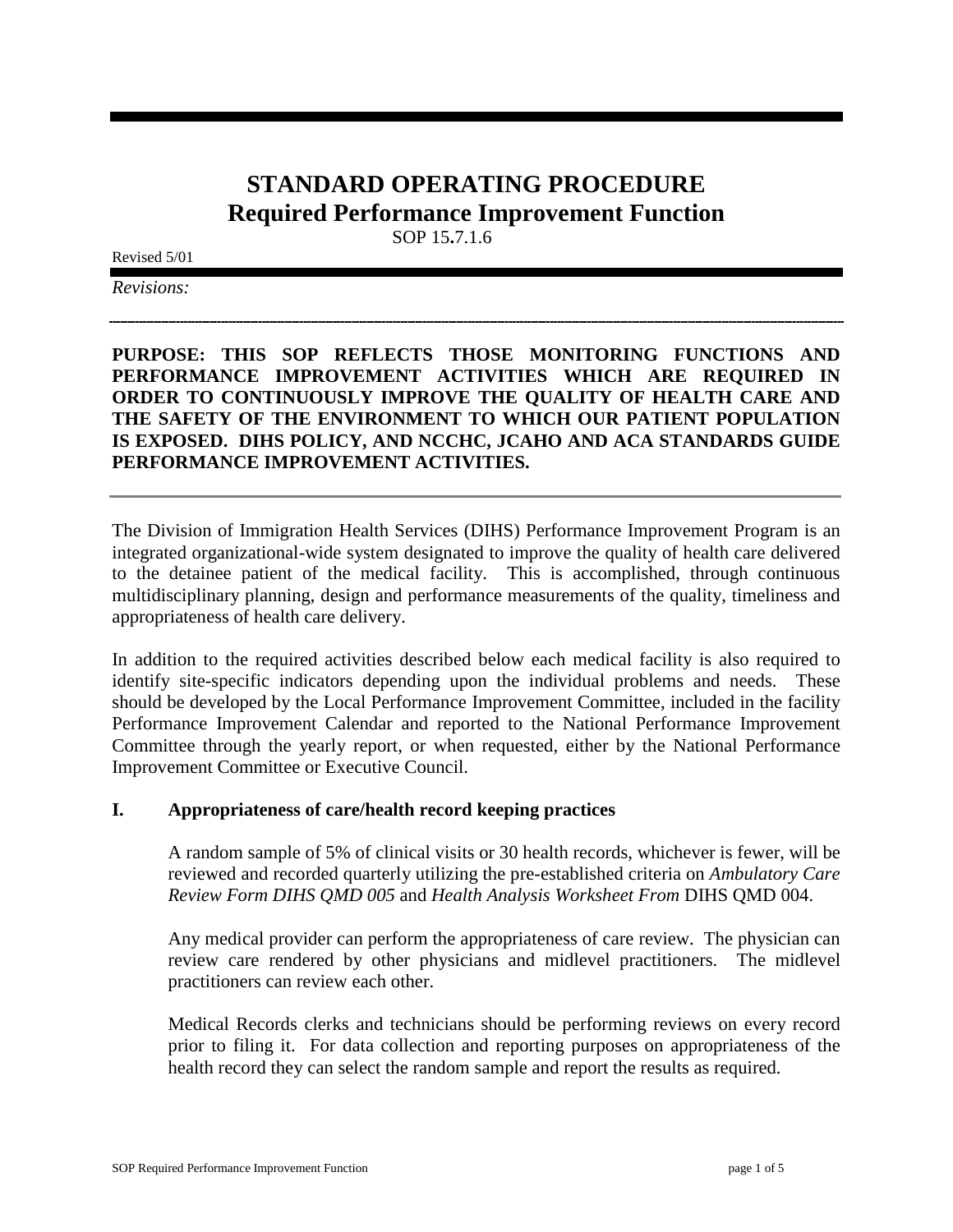The data collected should be analyzed by the Local Performance Improvement Committee and opportunities for improvement identified. Based on these opportunities, indicator should be designed, measured assessed and performance improved.

All data and performance improvement activities will be put in the quarterly and annual performance improvement reports and sent to the National Performance Improvement Committee Chair.

# **II. Outcomes related to patient care**

- *A. Mortality Reviews*: Every detainee patient who dies while in INS custody and/or DIHS care must have a mortality review conducted in accordance with National Policy.
- B. *Short-stay unit reviews*: For every detainee patient that is discharged from a shortstay unit, a record review utilizing pre-established criteria *Short Stay Unit Evaluation Form* DIHS QMD 007 will be performed. The Local Performance Improvement Committee and Governing Body should analyze the data. Based on these findings, specific indicators should be designed, measured, assessed and performance improved. All data and performance improvement activities will be put in the performance improvement quarterly and annual reports and sent to the National Performance Improvement Committee Chair.

It is recommend that at least one indicator will be selected based on high risk, high volume and/or problem prone diagnoses. Each local performance improvement committee will select this/these indicator(s), establish the criteria, set time frames for data collection and complete the DIHS *Indicator Study Reporting Form* DIHS QMD 003. All data and performance improvement activities will be put in the performance improvement quarterly and annual reports and sent to the National Performance Improvement Committee Chair.

#### **III. Patient needs, expectations and satisfaction**

- A. A *Detainee Patient Questionnaire Form* DIHS QMD 008 will be distributed to at least 50 randomly selected detainees at least once every six months. The Local Performance Improvement Committee and Governing Body will analyze the data collected. Opportunities for improvement should be identified and studied. All data and performance improvement activities will be put in the performance improvement quarterly report and annual reports and sent to the National Performance Improvement Committee Chair.
- B. The *Detainee Patients Grievance Form* DIHS QMD 011 will be reviewed on an ongoing basis in accordance with National Policy 2.7. The grievances and responses by the Clinical Director or Health Service Administrator will be analyzed and opportunities for improvement identified. All performance improvement activities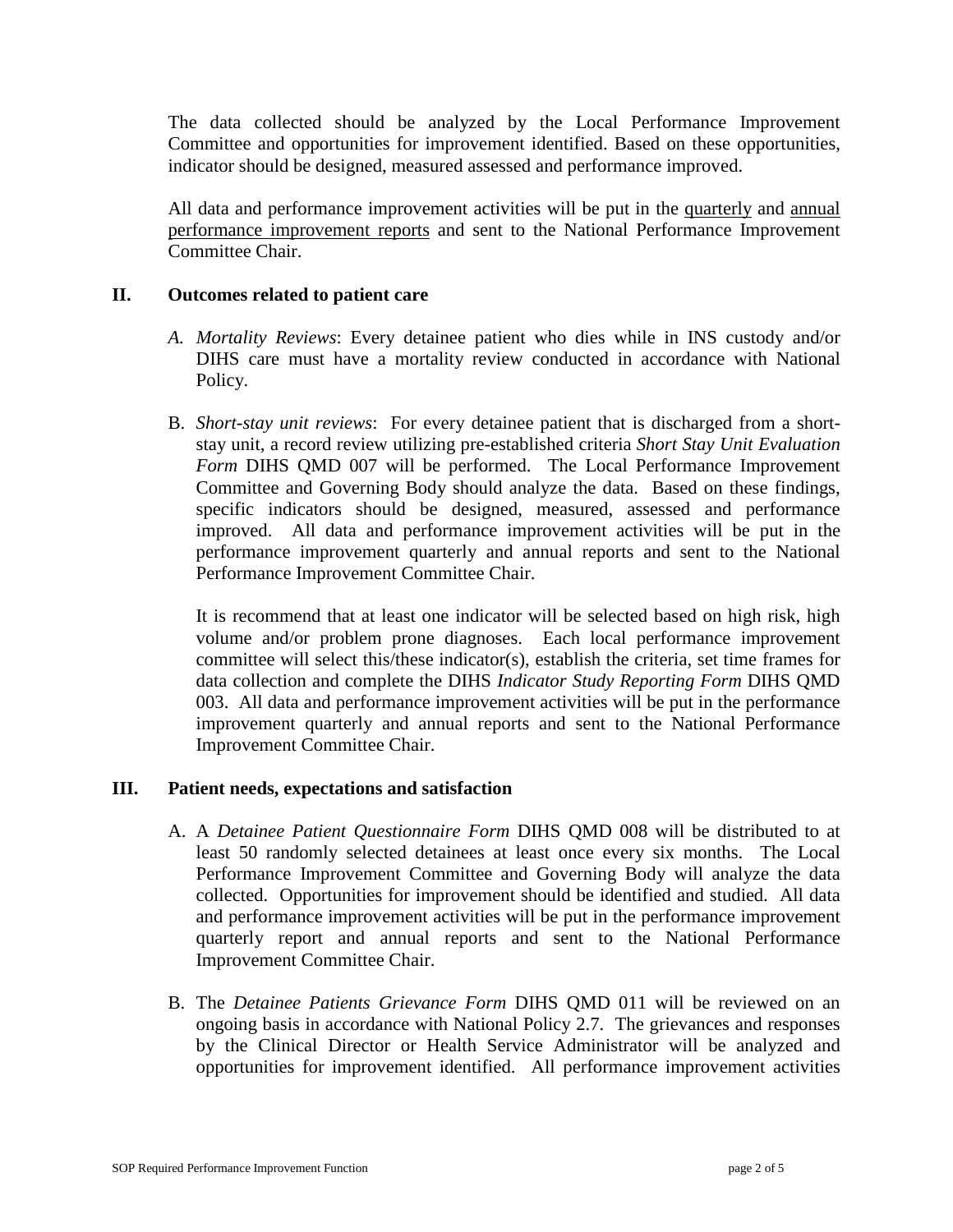will be put in the performance improvement quarterly and annual reports and sent to the National Performance Improvement Committee Chair.

### **IV. Use of medications**

- A. *Drug Usage Evaluations* will be monitored an evaluated by the Pharmacist on an ongoing basis. At least two medications will be selected considering high volume, high cost and/or problems prone, by the Local Pharmacy and Therapeutics Committee. Criteria for review will be developed, data collected, analyzed and opportunities for improvement identified. All data and performance activities will be put in the quarterly and annual performance improvement reports and sent to the National Performance Improvement Committee Chair.
- B. *All medication errors* (i.e. involving the wrong **drug, person, date, time, dose and/or route**) will be documented and researched utilizing the *Medical/Drug Incident Report Form* DIHS QMD 010. These forms will be reviewed by the Local Performance Improvement Committee and opportunities for improvement identified. All data and performance improvement activities will be put in the quarterly and annual performance improvement reports and sent to the National Performance Improvement Committee Chair.
- C. Adverse Reactions to medications will be documented and researched utilizing the *MedWatch FDA Form 3500* in accordance with the established criteria. These forms will be reviewed by the Local Performance Improvement Committee and opportunities for improvement identified. All data and performance improvement activities will be put in the quarterly and annual performance improvement reports and sent to the National Performance Improvement Committee Chair.

#### **V. Environmental health and safety/infection control**

- A. A general inspection of all clinic areas within the Service Processing Center will be conducted on a monthly basis utilizing the *Environmental Health Inspection HSD Form 30-A and 30-B*. Recommendations will be submitted in writing to the INS and follow-up procedure implemented. Deviations from criteria will be discussed at the Local Performance Improvement Committee and Governing Body meetings and opportunities for improvement identified. All data and performance improvement activities will be put in the quarterly and annual Environmental Health and Safety Report and sent to the National Environmental Health and Safety Coordinator. In addition, the National Environmental Health and Safety Coordinator will submit an annual report summarizing all activities to the National Performance Improvement Committee Chair prior to the committee's annual program review.
- B. All incidents/events dealing with detainee/staff safety will be reported utilizing the *Medical/Drug Incident Report Form* DIHS QMD 010. These forms will be reviewed by the Local Performance Improvement Committee and Governing Body and opportunities for improvement identified. All data and performance improvement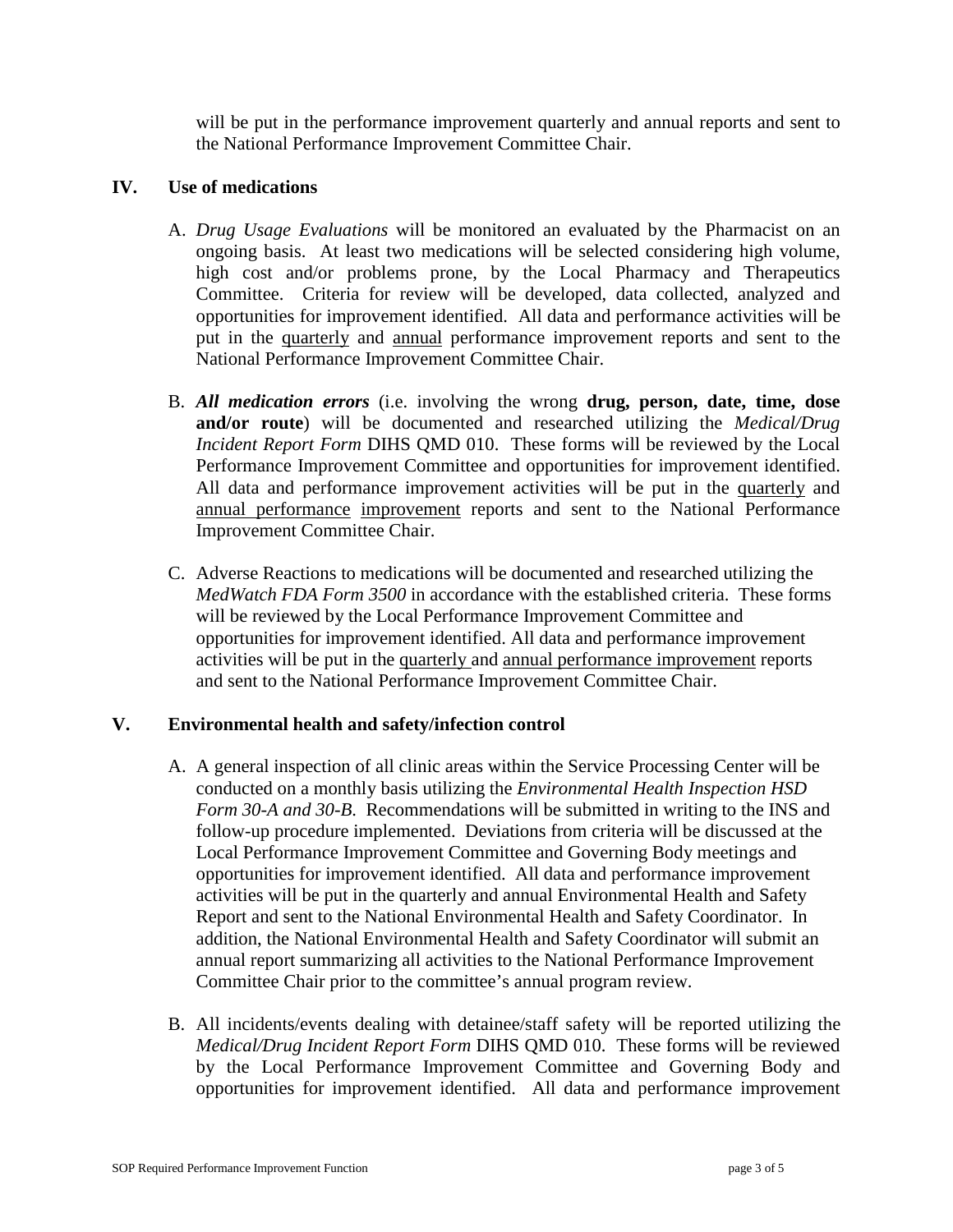activities will be put in the quarterly and annual performance improvement reports and sent to the National Performance Improvement Committee Chair.

C. All infection control activities will be monitored in accordance with the DIHS Infection Control Program. All reports will be sent to the National Infection Control Coordinator. In addition, the National Infection Control Coordinator will submit an annual report summarizing all activities to the National Performance Improvement Committee Chair prior to the committee's annual review of the program.

# **VI. Quality control activities**

# **A. Laboratory**

At least one indicator will be selected and a study designed to review quality control activities that monitor any of the CLIA waived tests authorized by the DIHS (i.e. Glucose, urine dipsticks, pregnancy test, H. pylori). Results will be presented to the Local Performance Improvement Committee and areas of opportunity identified. All data and performance improvement activities will be put in the quarterly and annual performance improvement reports and sent to the National Performance Improvement Committee Chair.

# **B. Radiology**

- 1. A retake log will be kept. A review of this log will be performed on a quarterly basis, reported to the Local Performance Improvement Committee and opportunities for improvement identified. All data and performance improvement activities will be put in the quarterly and annual performance improvement reports and sent to the National Performance Improvement Committee Chair.
- 2. A review of levels of exposures (dosimeters) and disposal of chemical agents will be performed every six months and reported to the Local Performance Improvement Committee. All data and performance improvement activities will be put in the appropriate quarterly and annual performance improvement reports and sent to the National Performance Improvement Committee Chair.

#### **VI. Leadership/management activities**

 A. A national staff satisfaction questionnaire will be available to all clinic staff and monitored every six months. The clinic has the option of developing a local staff satisfaction questionnaire that deals will local problematic issues not asked on the national questionnaire.

**Please note**: The local questionnaire is in addition to, not replacement of, the national staff Satisfaction questionnaire. The data collected should be analyzed by the Local Governing Body and Performance Improvement Committee for improvement opportunities.